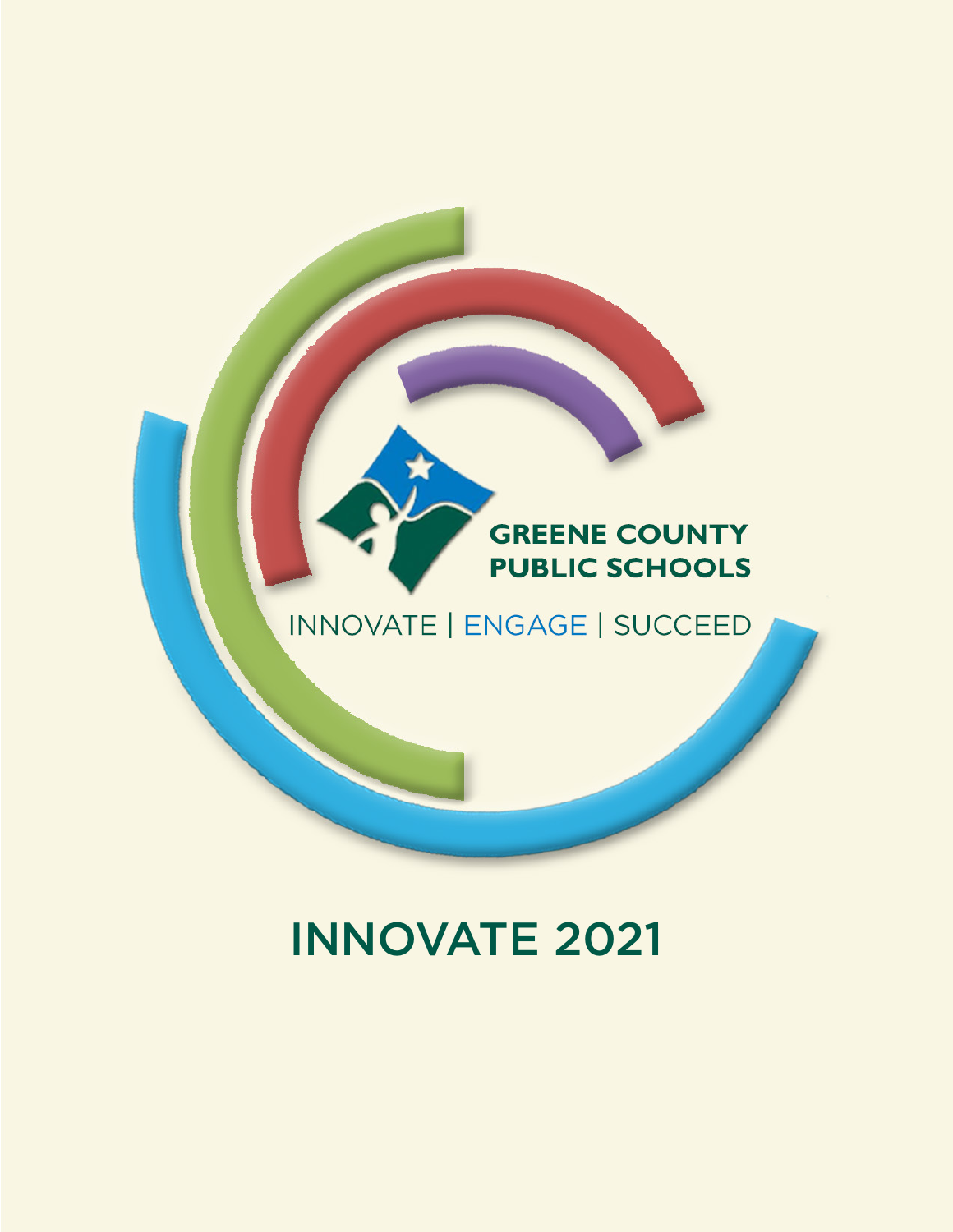

# VISION:

Empowering our community's children for life-long success.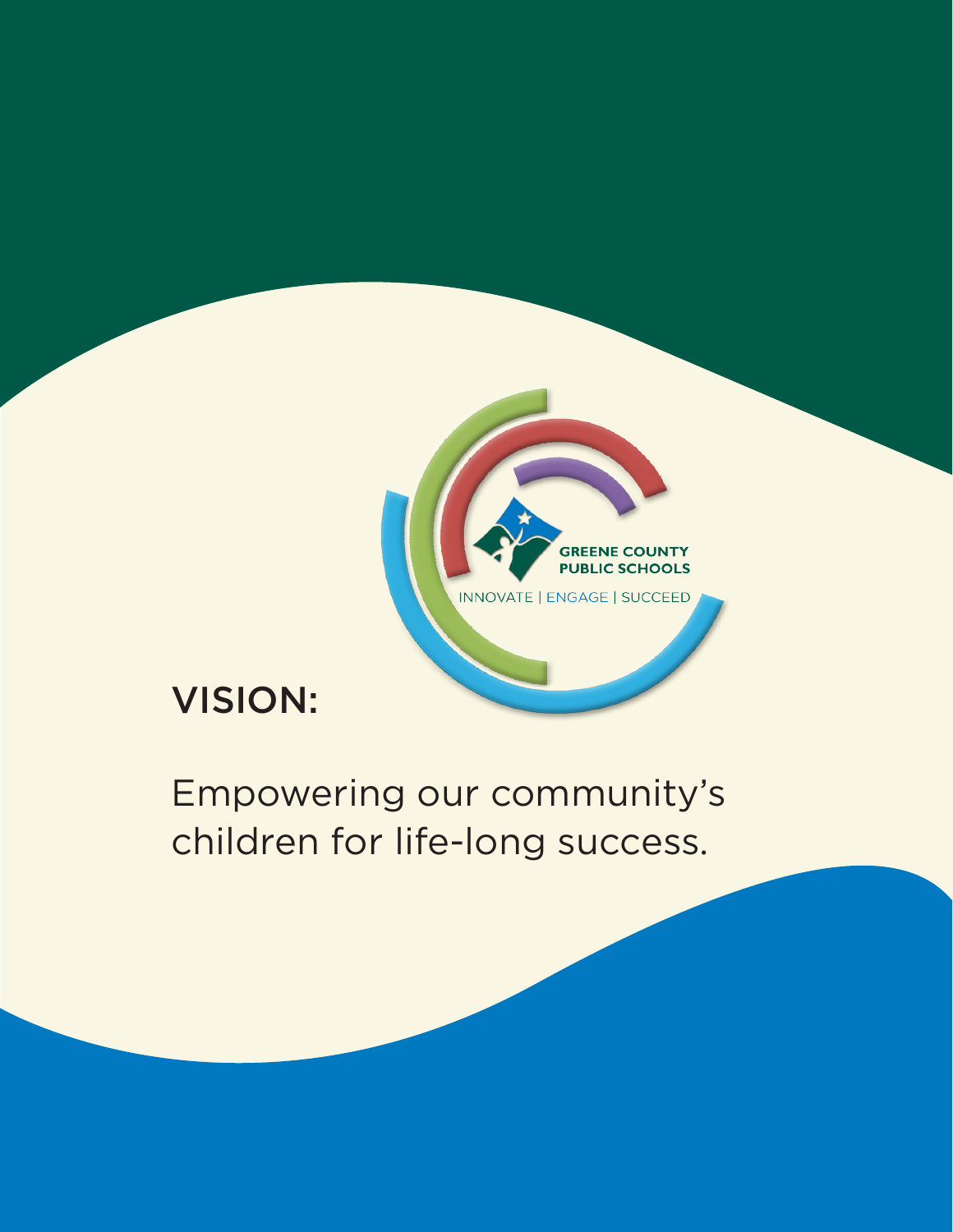

# MISSION:

Engage all students through learning that is innovative, personalized, and relevant.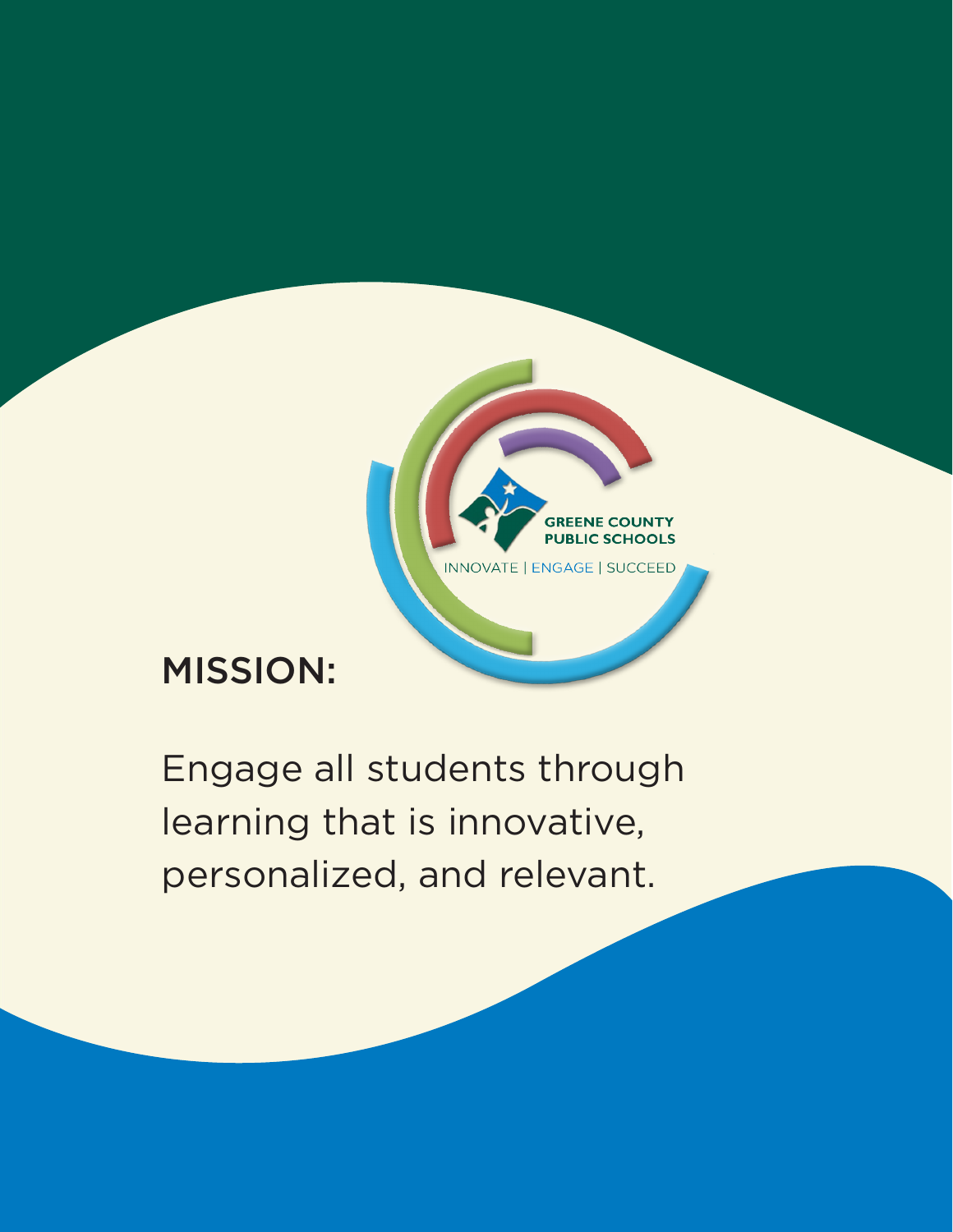

#### CORE VALUE: INNOVATION AND ACADEMIC EXCELLENCE

We believe in providing students with an education that focuses on the knowledge, skills, and abilities needed for students to excel in a rigorous and globally competitive world.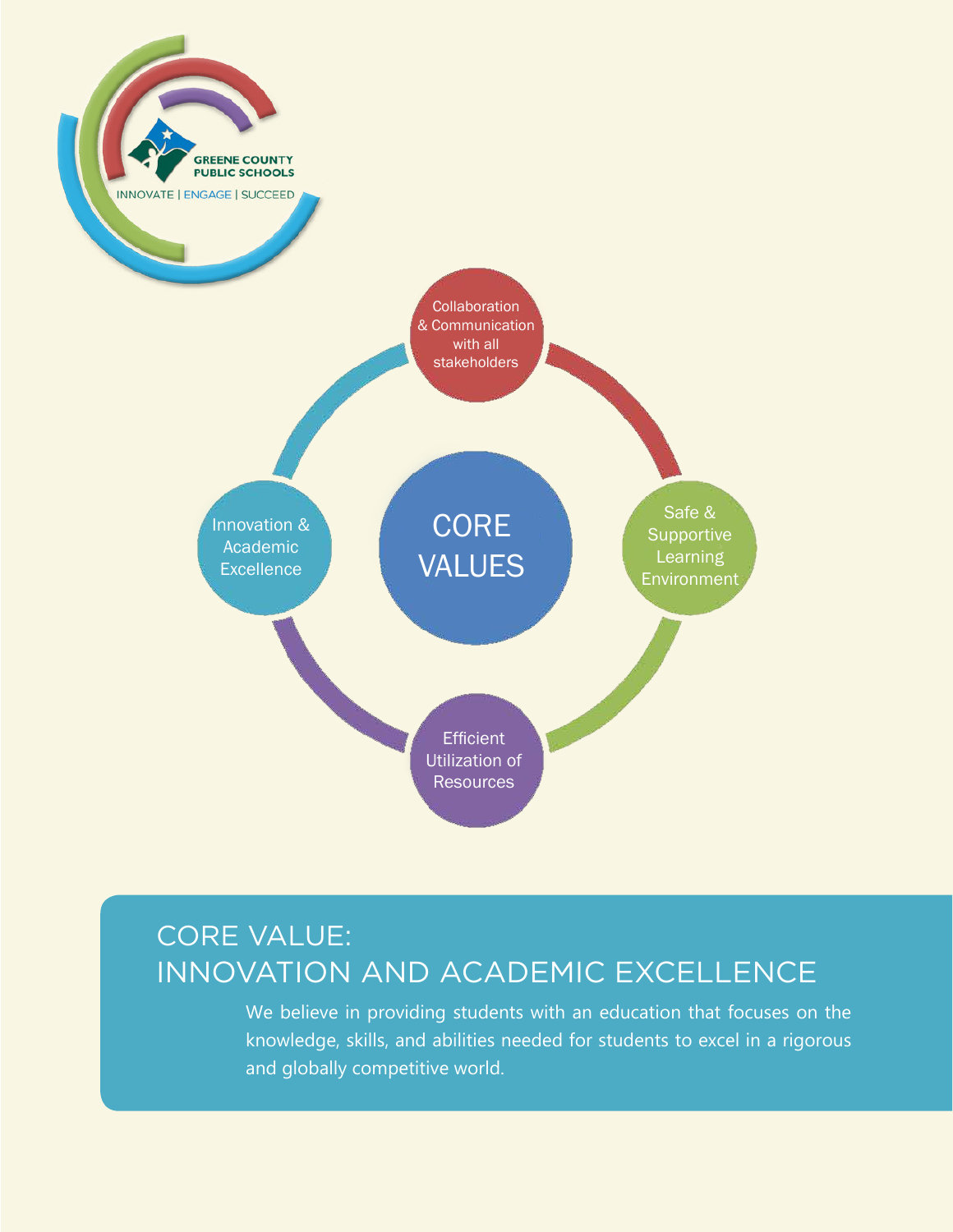

## OBJECTIVE 1:

Enhance instructional practices to ensure that all students are engaged in learning that is relevant, rigorous, and personalized to his or her interests and challenges.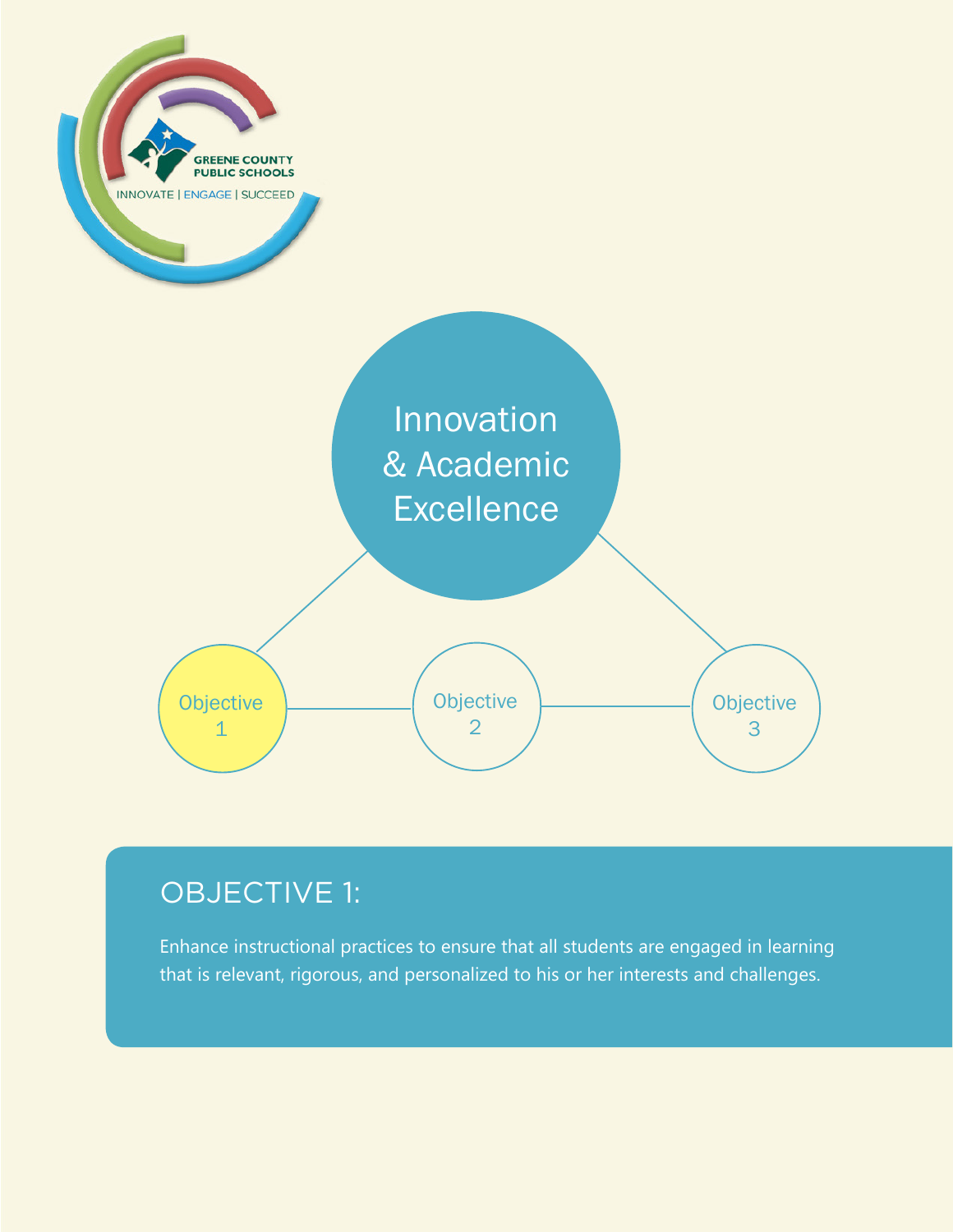



- 1. Provide students with authentic opportunities to use multiple modes of technology to enhance their learning experiences.
- 2. Implement a balanced assessment model in classrooms to assist in instructional decision-making and targeted intervention services for students.
- 3. Improve student achievement by incorporating a comprehensive school improvement model in all schools.
- 4. Reduce student achievement gaps and exceed State Accreditation and Federal Accountability benchmarks.
- 5. Ensure that instruction and programming will reflect opportunities for student collaboration, creativity, communication, and critical thinking in all subjects.
- 6. Provide opportunities for students to learn in non-traditional ways to include virtual learning and blended learning experiences.
- 7. Incorporate a professional development model that provides opportunities, practice, and reinforcement of research based instructional practices.
- 8. Provide students with opportunities to engage in learning that is interconnected and aligned to postsecondary experiences.
- 9. Implement intentional practices to ensure that student participation in advanced course offerings and CTE programs is representative of our school division's diversity.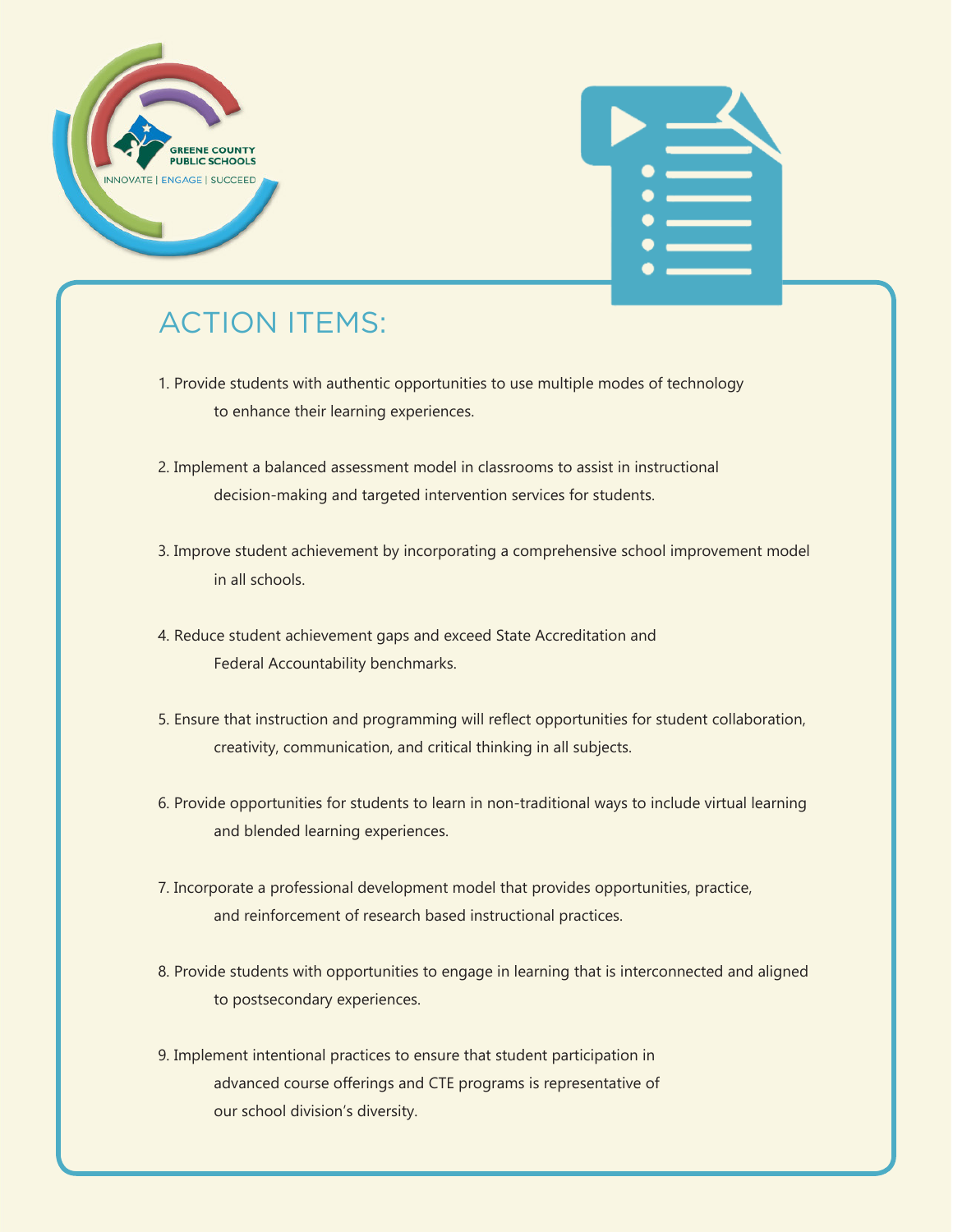

## OBJECTIVE 2:

Implement a division-wide focus on actively engaging students in their progress toward excelling in college, career, and life-long goals.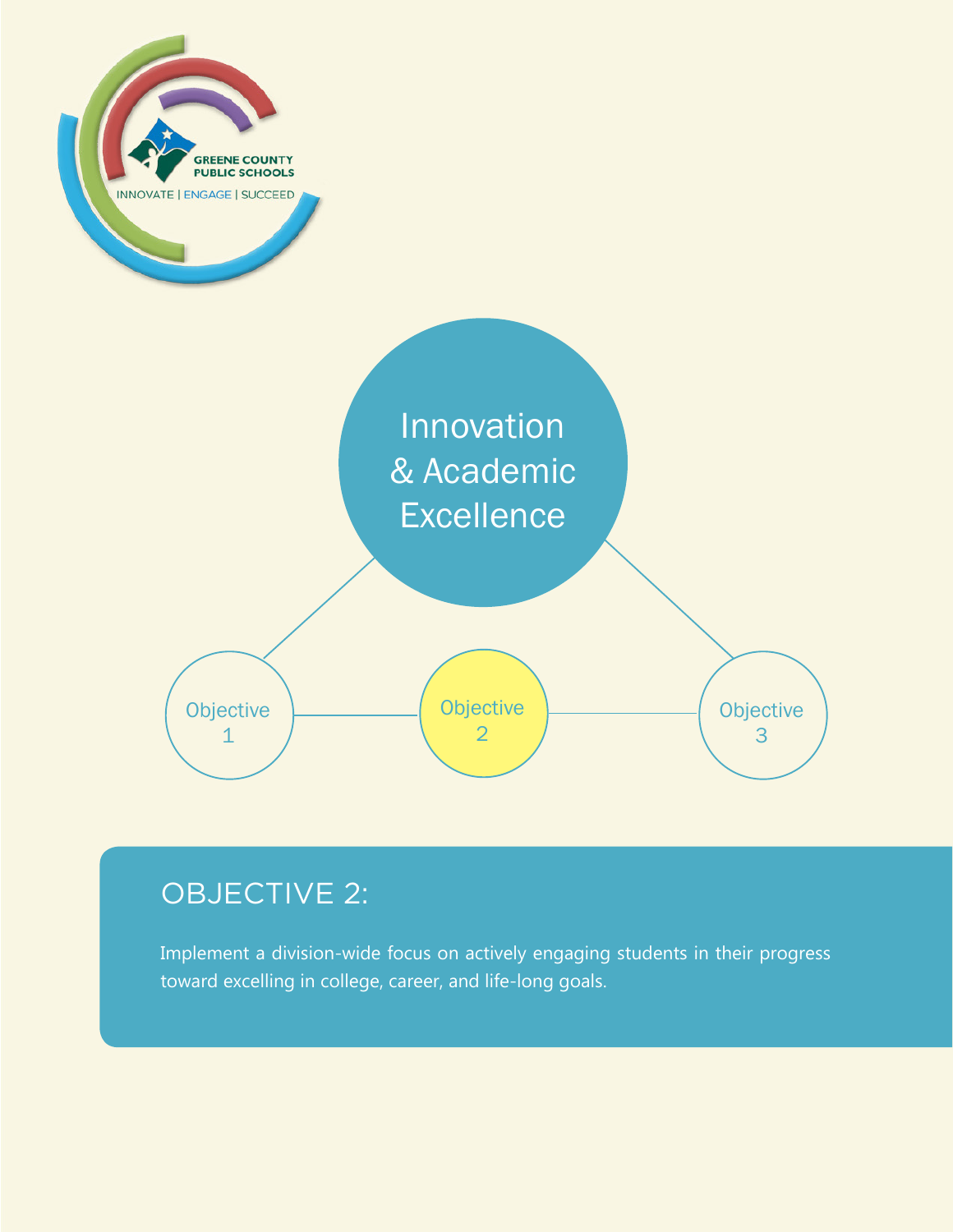



- 1. Provide students with career planning opportunities introduced in early elementary that focus on goal setting and career exploration.
- 2. Ensure that students receive comprehensive career counseling through the creation, development, and monitoring of an Academic and Career Plan.
- 3. Provide students with opportunities to participate in Career and Technical Education programs that are aligned to forecasted trends, industry standards, workforce credentials, and student interest.
- 4. Provide students with opportunities to apply their knowledge through various means to include dual enrollment course offerings, project based learning, advanced placement, and cross-curricular learning experiences.
- 5. Incorporate opportunities for students to develop habits and skills that allow them to be ethical, respectful, and responsible members of our community.
- 6. Increase the availability and diversity of courses for students through the local community college system.
- 7. Incorporate community based service-learning projects into the K-12 curriculum.
- 8. Expand opportunities for all children in Greene County to participate in early childhood intervention programs.
- 9. Ensure that plans for future facilities support the school division's growth and next generation learner.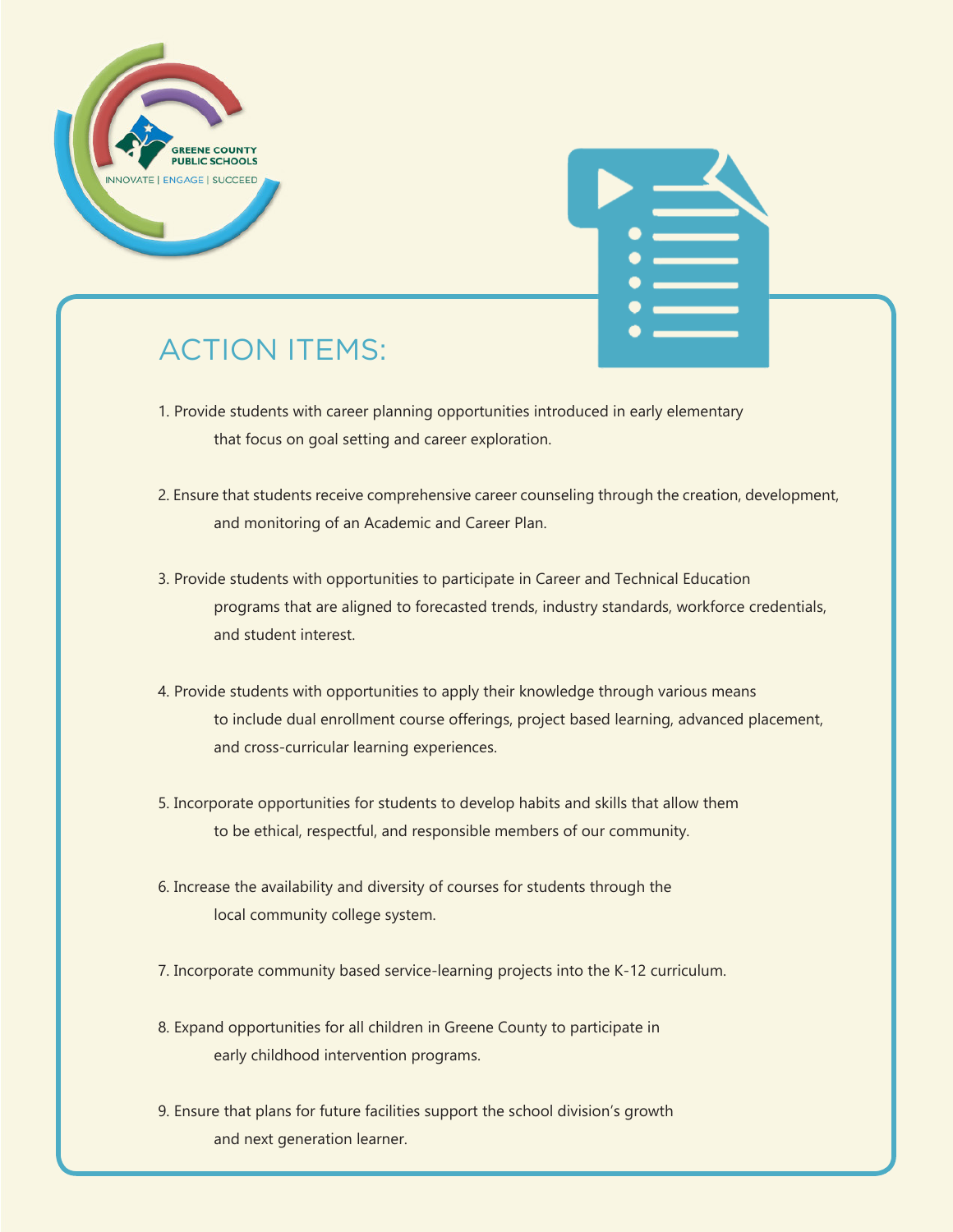

## OBJECTIVE 3:

Invest in the school division's employees by recruiting, hiring, and retaining the most highly qualified and innovative personnel.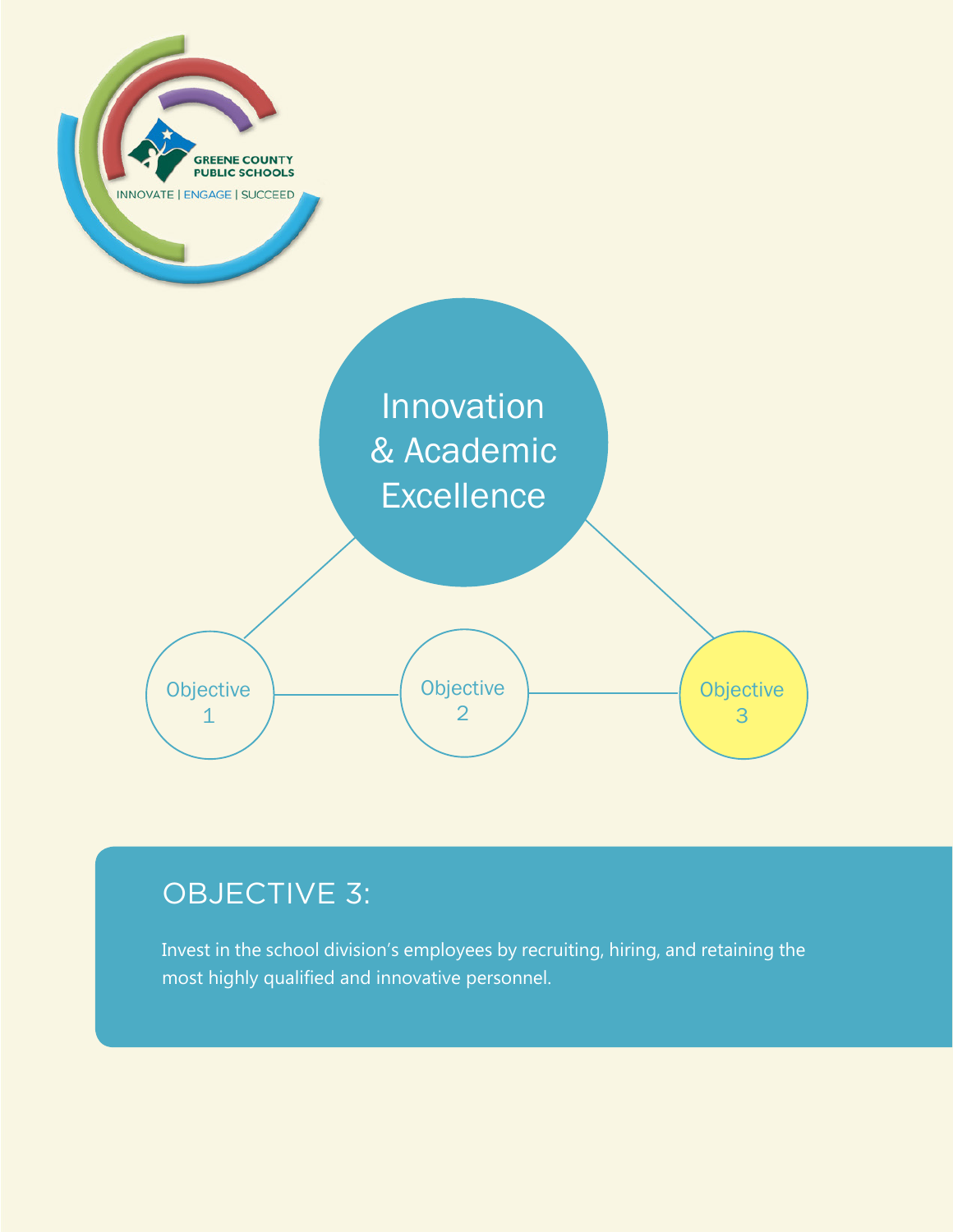



- 1. Create a robust, talent management framework that promotes alignment with the goals of the strategic plan and maximizes the effectiveness of division staff.
- 2. Ensure that the division recruits and hires employees that are committed to the values and beliefs of the school division.
- 3. Provide comprehensive and personalized professional development for all employees that aligns with the division's strategic plan, individual interests, and student needs.
- 4. Embrace a culture that values quality feedback on performance in order to provide the highest caliber education for the students of our community.
- 5. Develop processes and systems for shared decision making, inclusive goal setting, and collaborative teamwork among all employees.
- 6. Develop and implement a successful new teacher mentorship program that includes comprehensive on-boarding, mentoring, and professional development.
- 7. Implement a teacher leadership program designed to develop the capacity of our employees to lead their colleagues and develop division leadership from within.
- 8. Recognize and support employees who are meeting and exceeding the expectations for the school division as outlined in the strategic plan.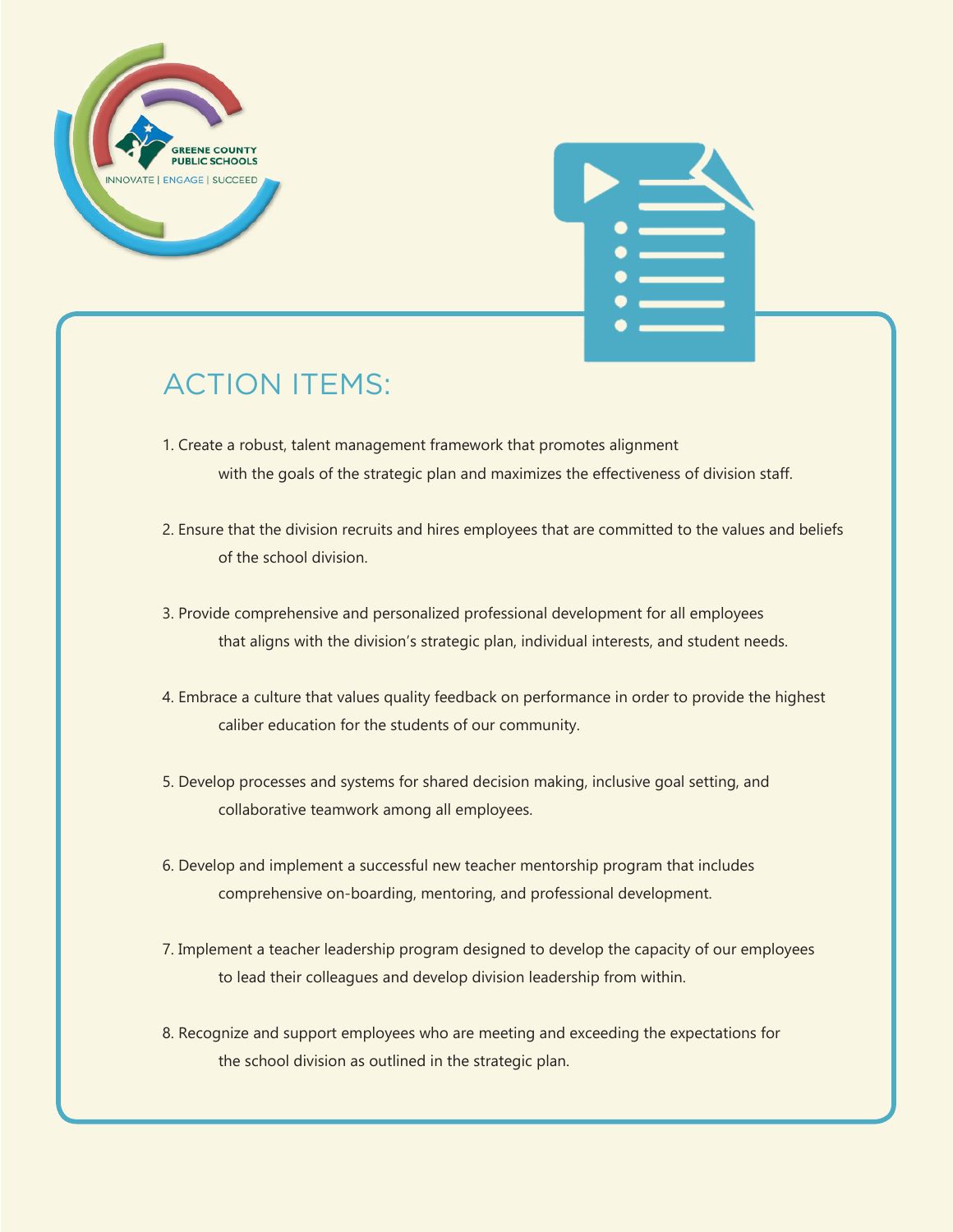

## CORE VALUE: SAFE AND SUPPORTIVE LEARNING ENVIRONMENT

We believe in fostering a learning environment where every student's individual academic, social, and emotional needs are fulfilled.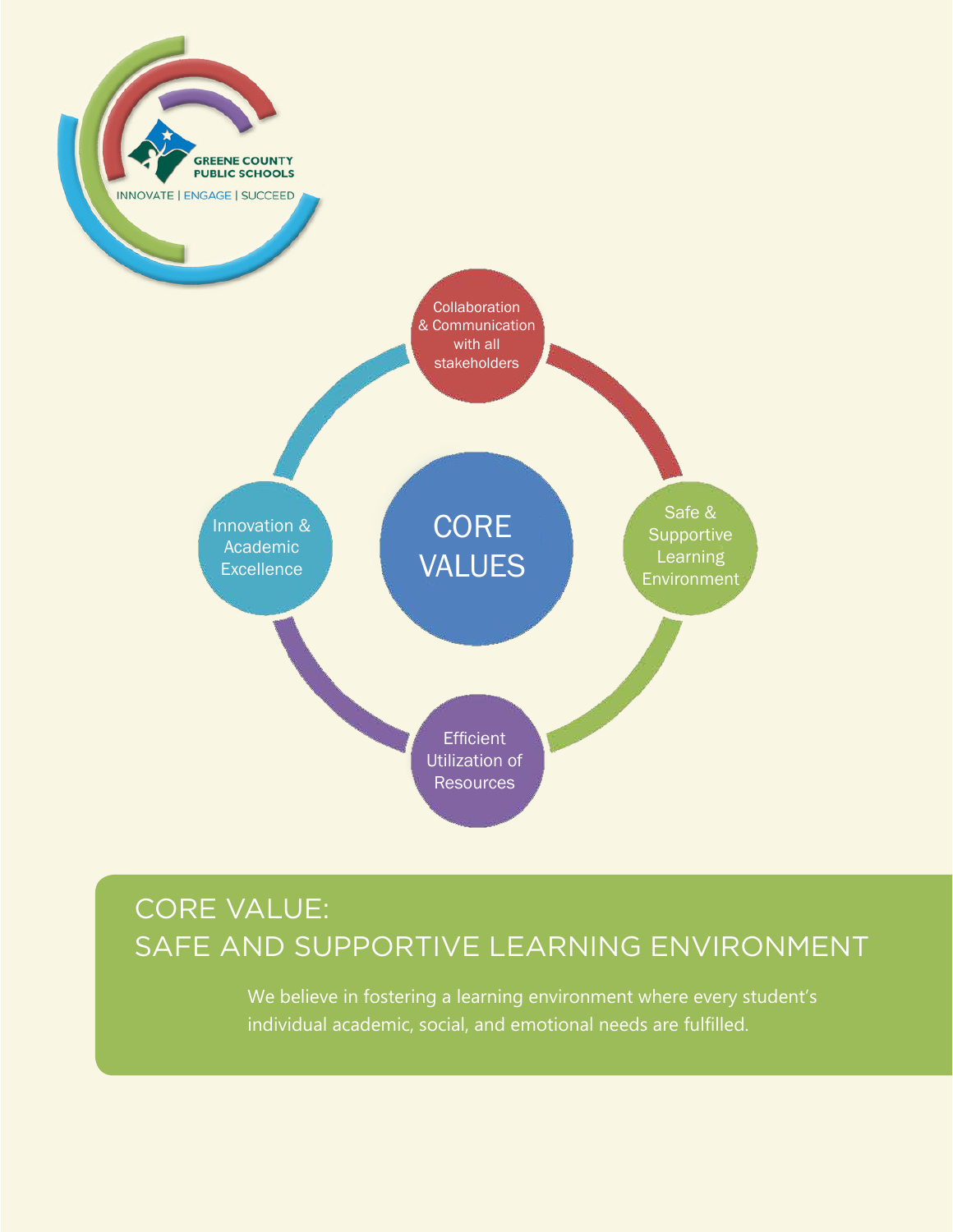

## OBJECTIVE 1:

Ensure that the learning environment in all schools promotes a sense of belonging and connection so that students and staff feel they are supported in their efforts to be successful and contributing members of our community.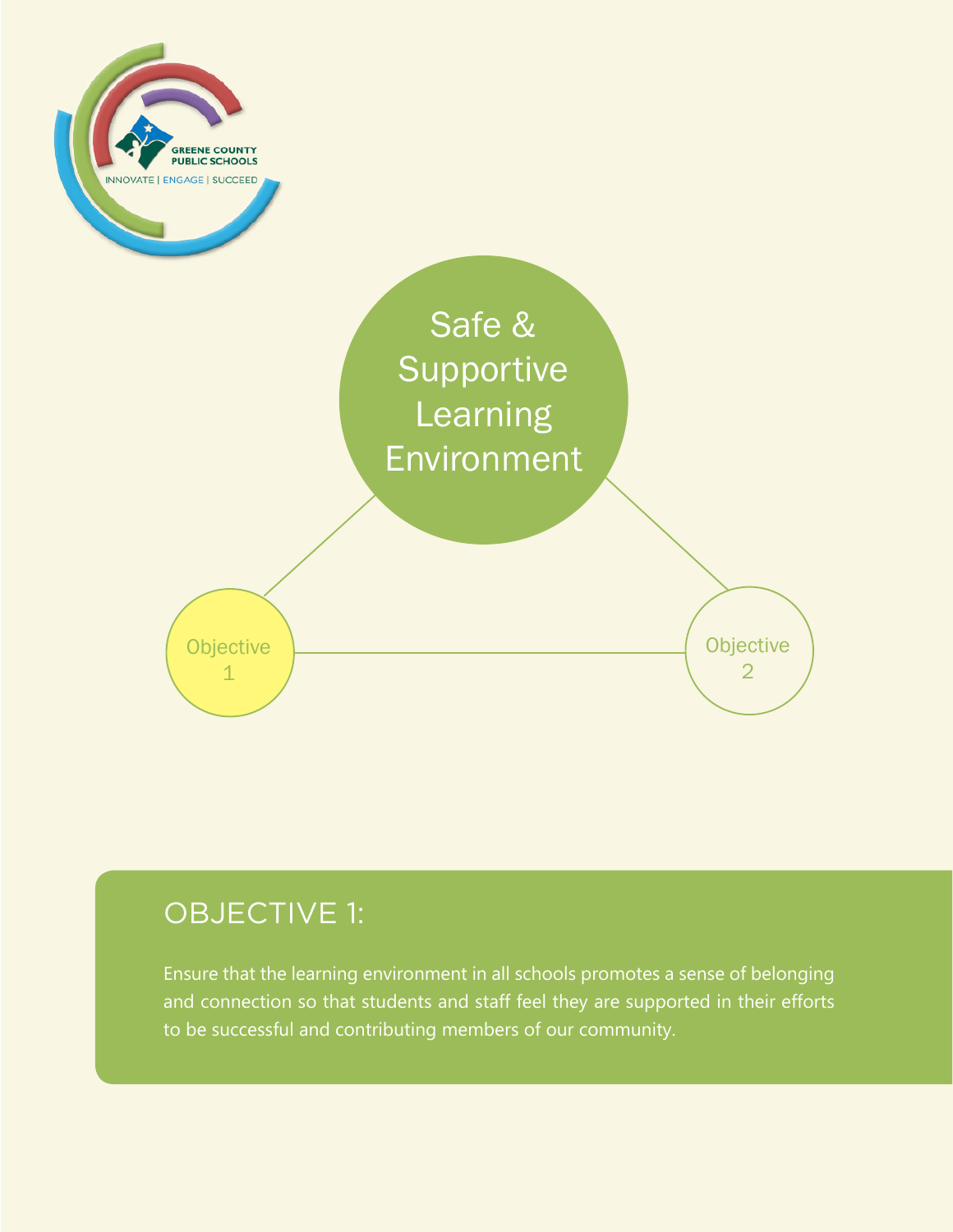



- 1. Prepare students for their successful transition to the next grade level throughout their K-12 educational experience.
- 2. Expand the availability of extra-curricular and co-curricular activities so that all students can be involved in their school community.
- 3. Provide increased opportunities for students and staff to serve as peer tutors, mentors, and supporters of each other within their school communities.
- 4. Create an environment where children and adults feel safe to share perspectives, participate in activities, and contribute constructive feedback.
- 5. Implement a social-emotional learning curriculum to support the positive development of all students.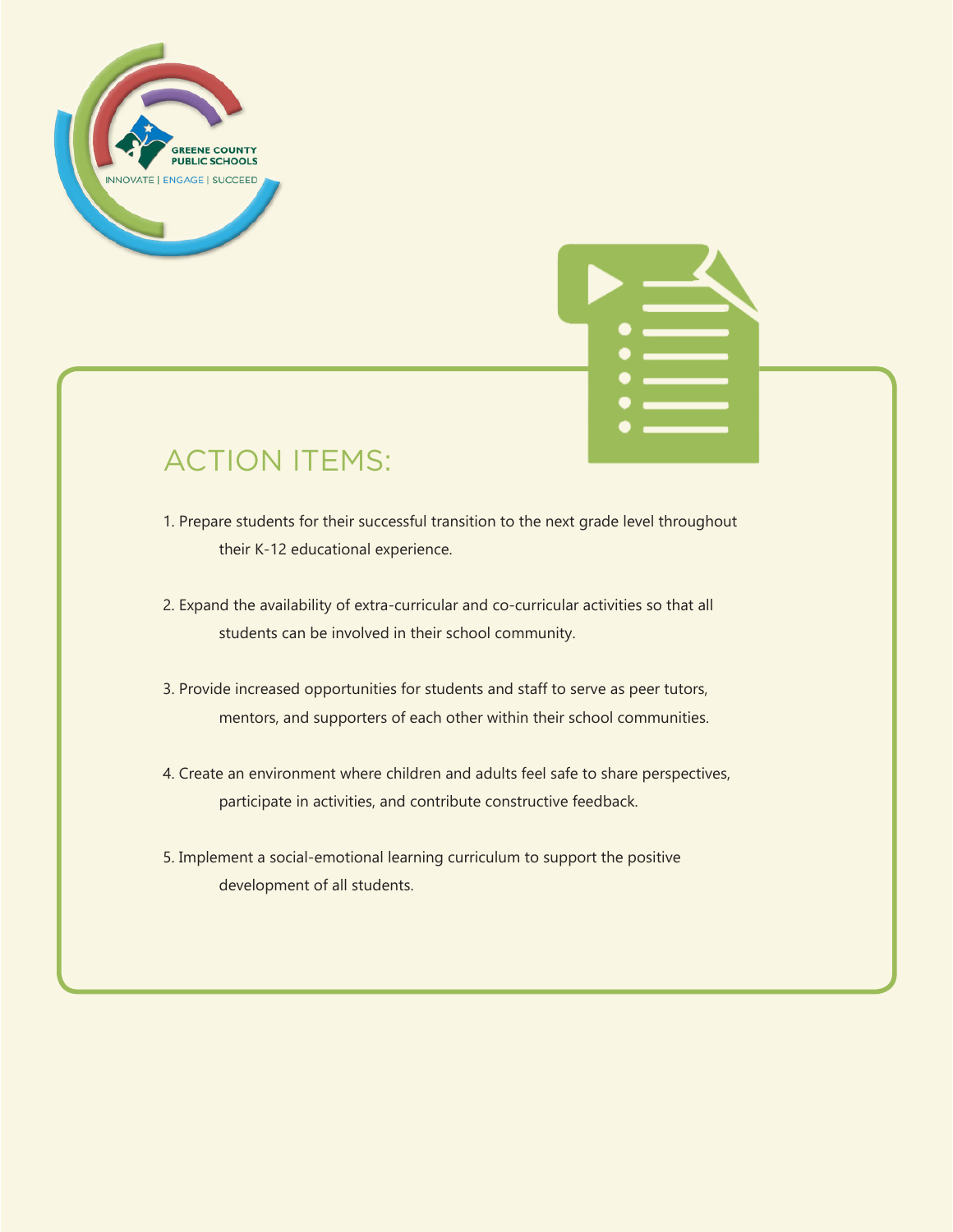



# OBJECTIVE 2:

Ensure that our school environments are safe, encouraging, and supportive of all students and staff.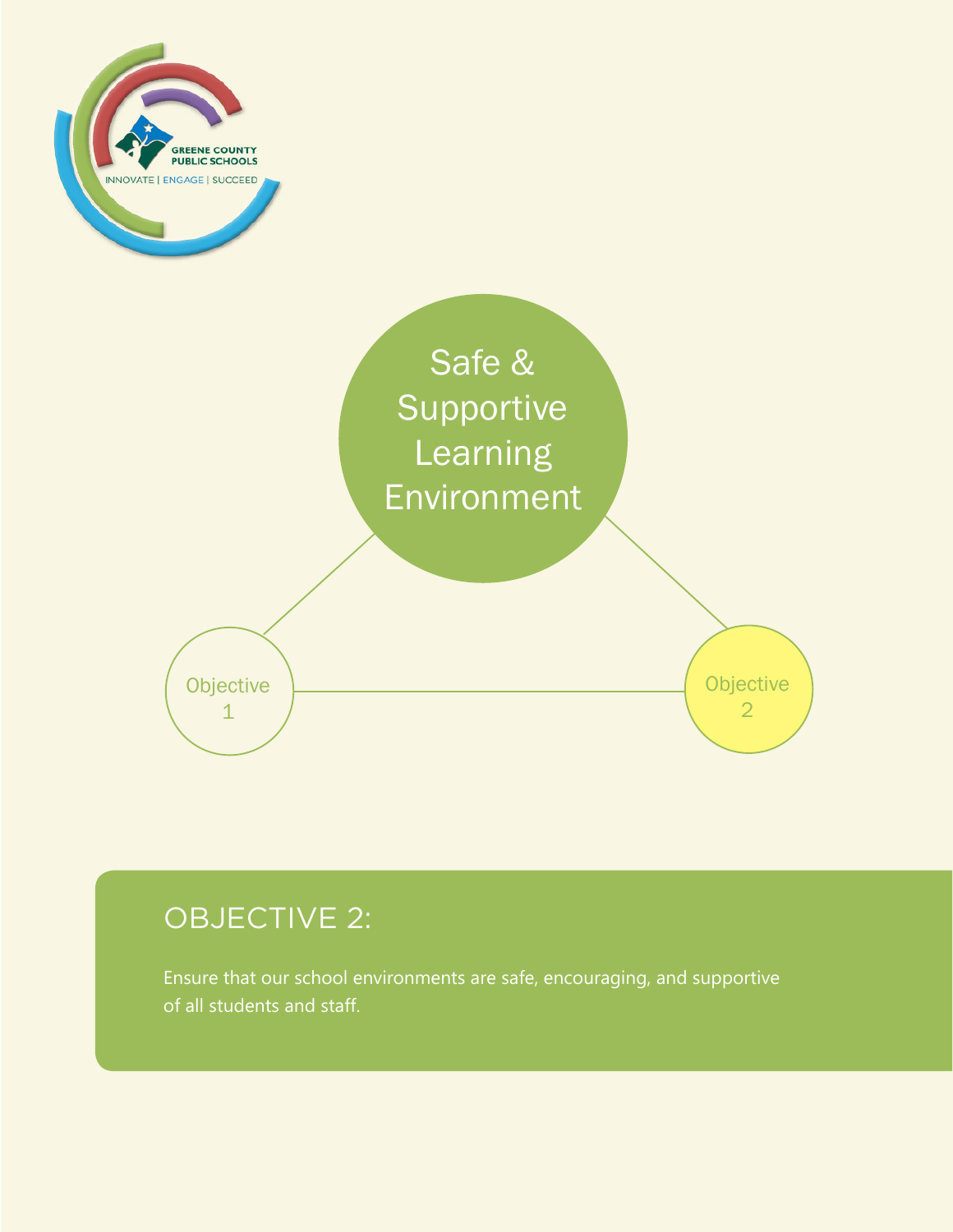



1. Improve student self-perception by continually recognizing student achievements.

2. Implement a tiered system of integrated structures and supports to address the academic, social, emotional, and behavioral needs of all students.

3. Evaluate practices and procedures in all schools to ensure the safety and security of students and staff.

4. Develop comprehensive educational programs that address social issues in the areas of anti-bullying, health and wellness, and digital citizenship.

5. Ensure that students and staff engage in a continuous process of refining and practicing crisis management, safety procedures, and emergency preparedness.

6. Ensure that plans for future facilities are developed with student and staff safety as a priority.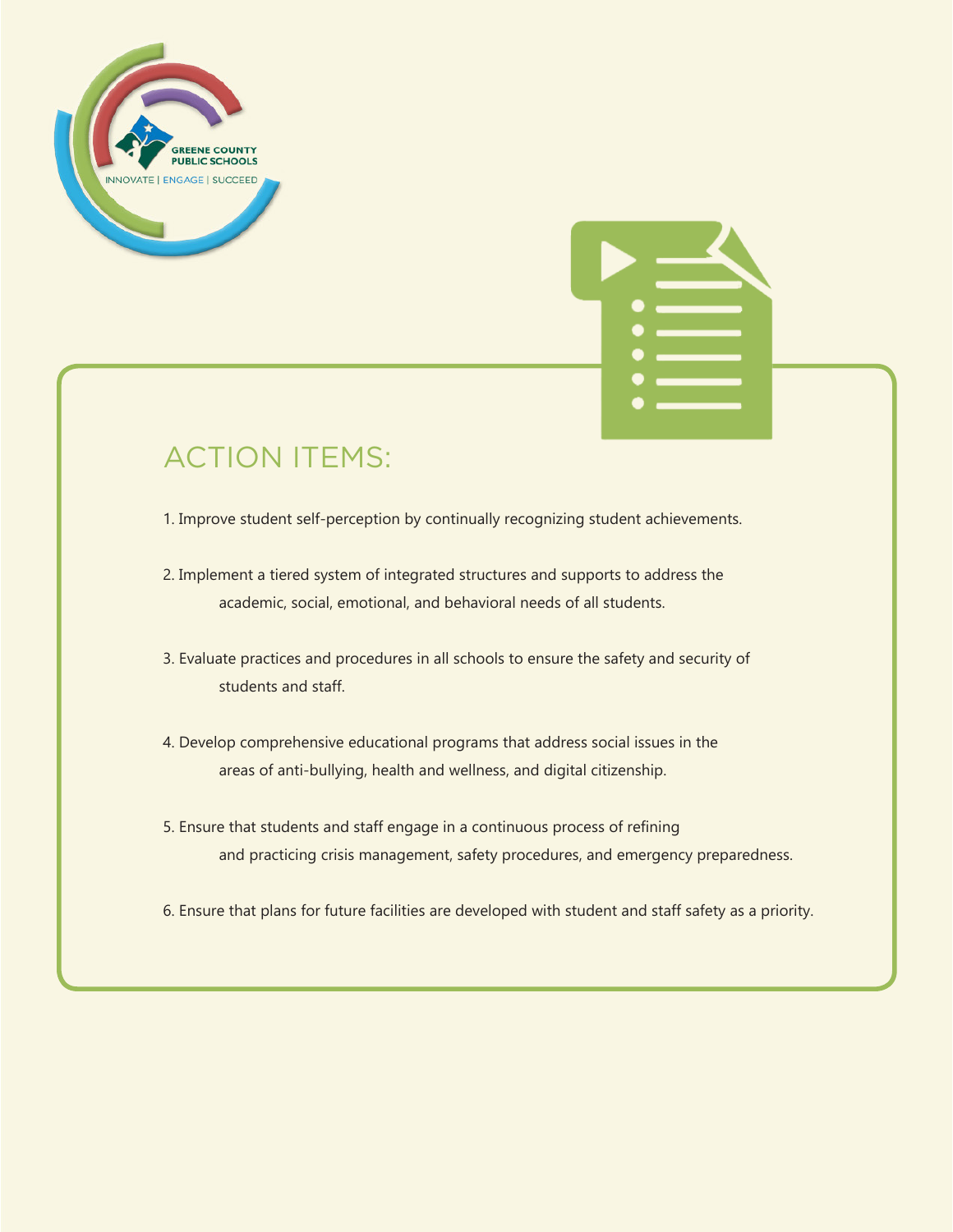

## CORE VALUE: EFFICIENT UTILIZATION OF RESOURCES

We believe that it is our responsibility to utilize an efficient and structured approach to managing fiscal, human, and capital resources in order to provide the most exceptional educational experience for each child.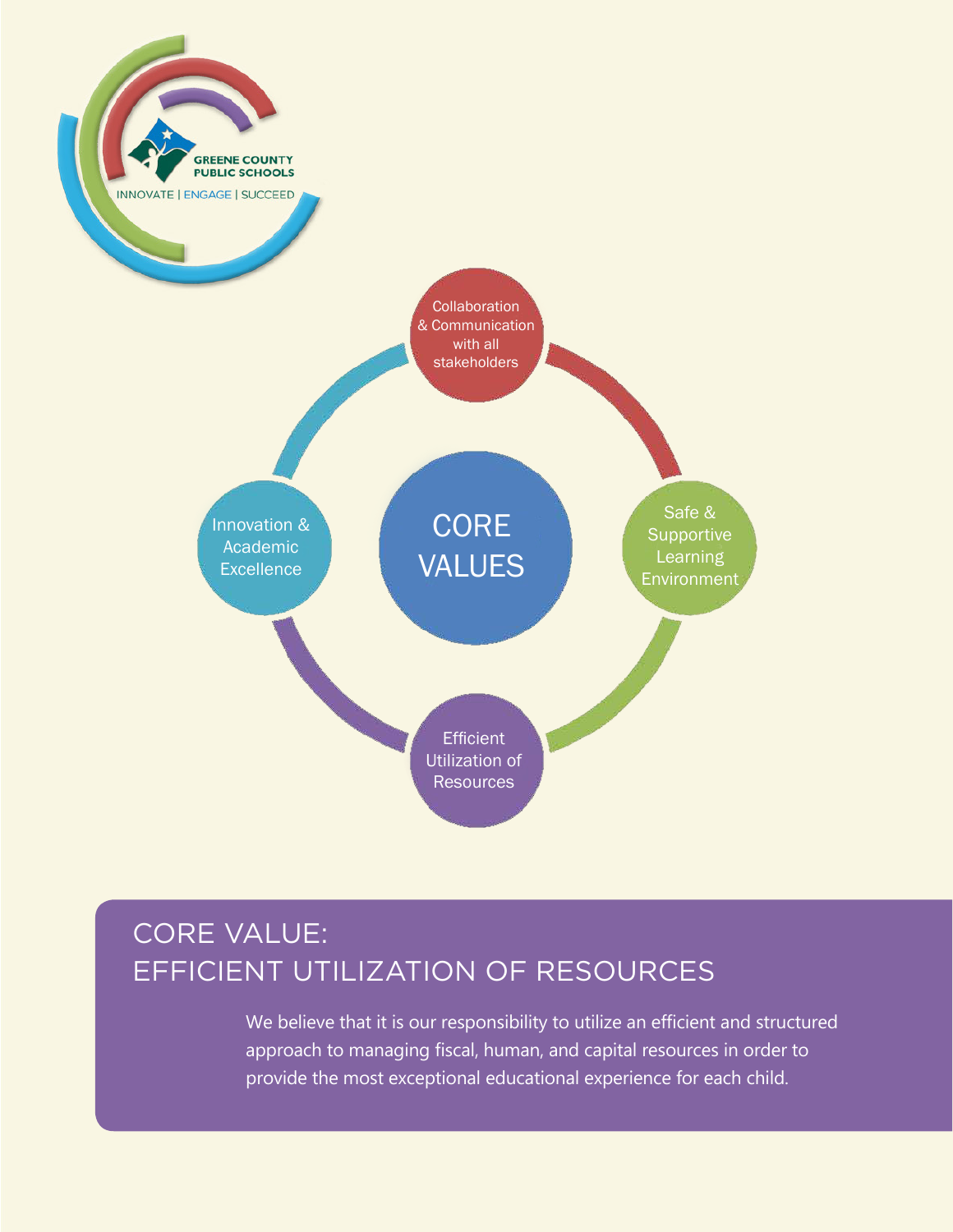

## OBJECTIVE 1:

Examine operating policies and procedures for standardization and clarity of implementation ensuring consistency across the school division.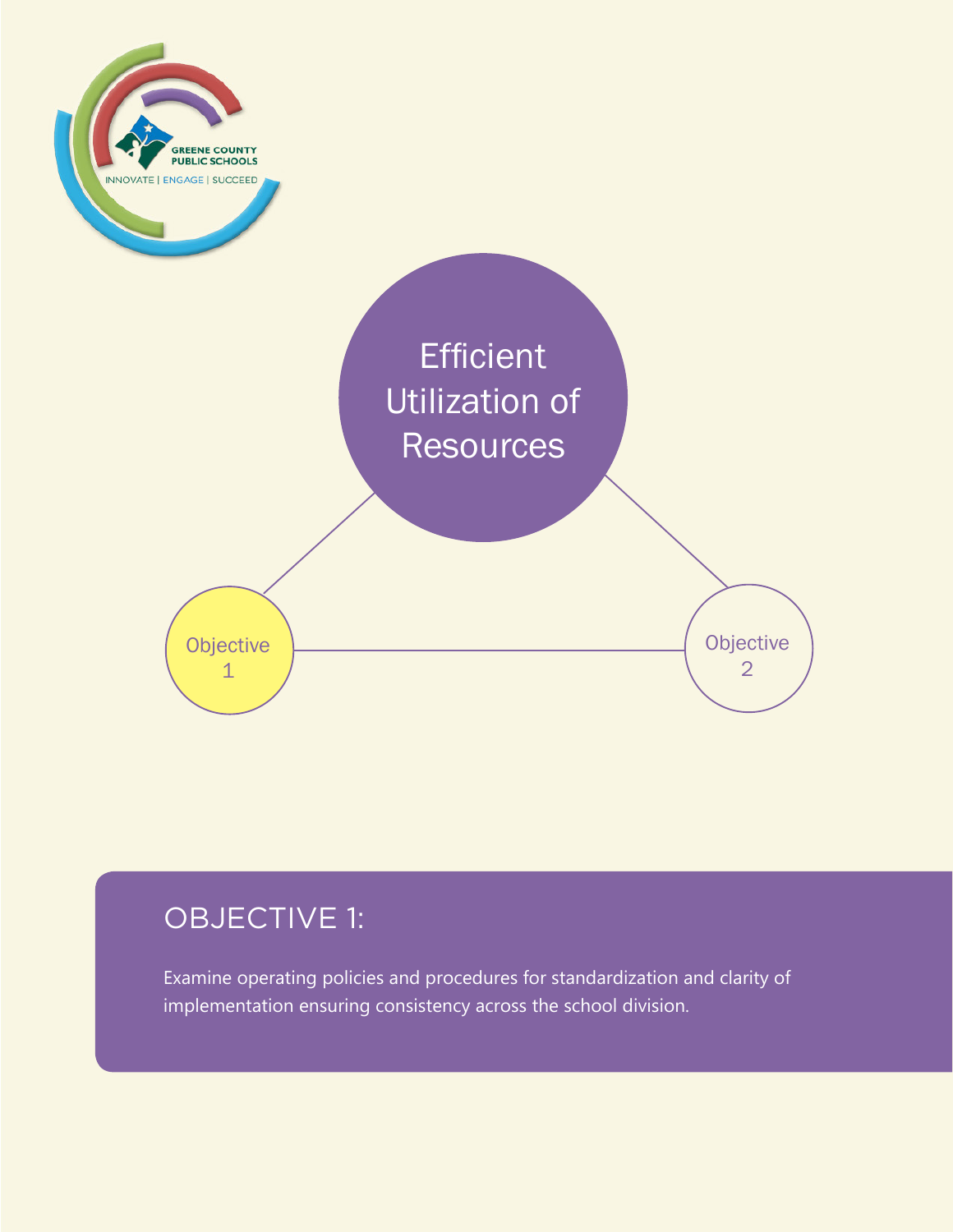



- 1. Evaluate and communicate current policies, practices and regulations in all areas of the school division.
- 2. Ensure that the primary functions of each department and position are clearly delineated to include effective succession planning.
- 3. Evaluate and refine current procedures and processes in order to eliminate unnecessary and/or redundant practices.
- 4. Automate processes through the use of technology with a focus on the integration of systems across the school division.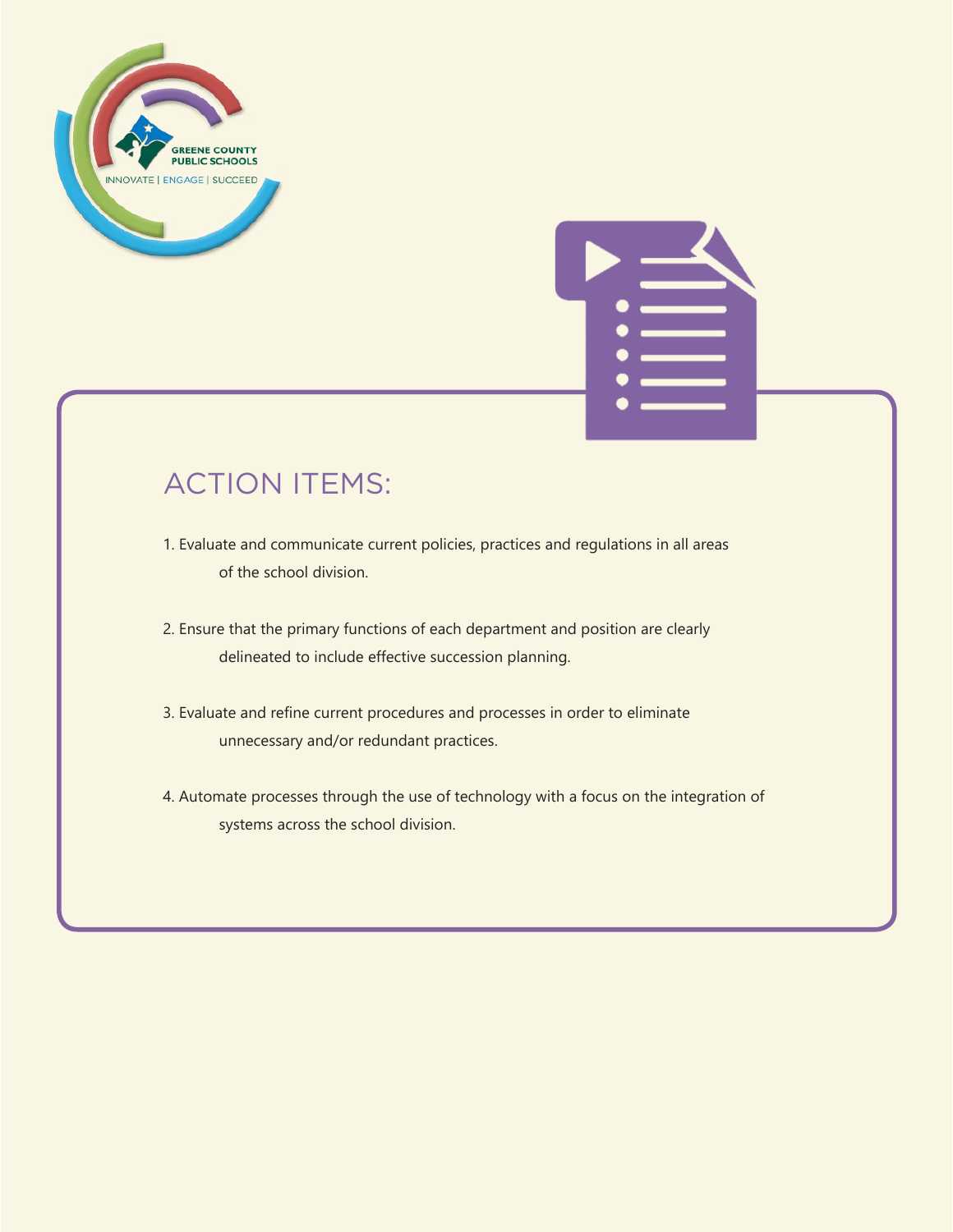

# OBJECTIVE 2:

Evaluate operational expenditures, inventories, and long range planning efforts to identify opportunities for cost savings and improved educational experiences.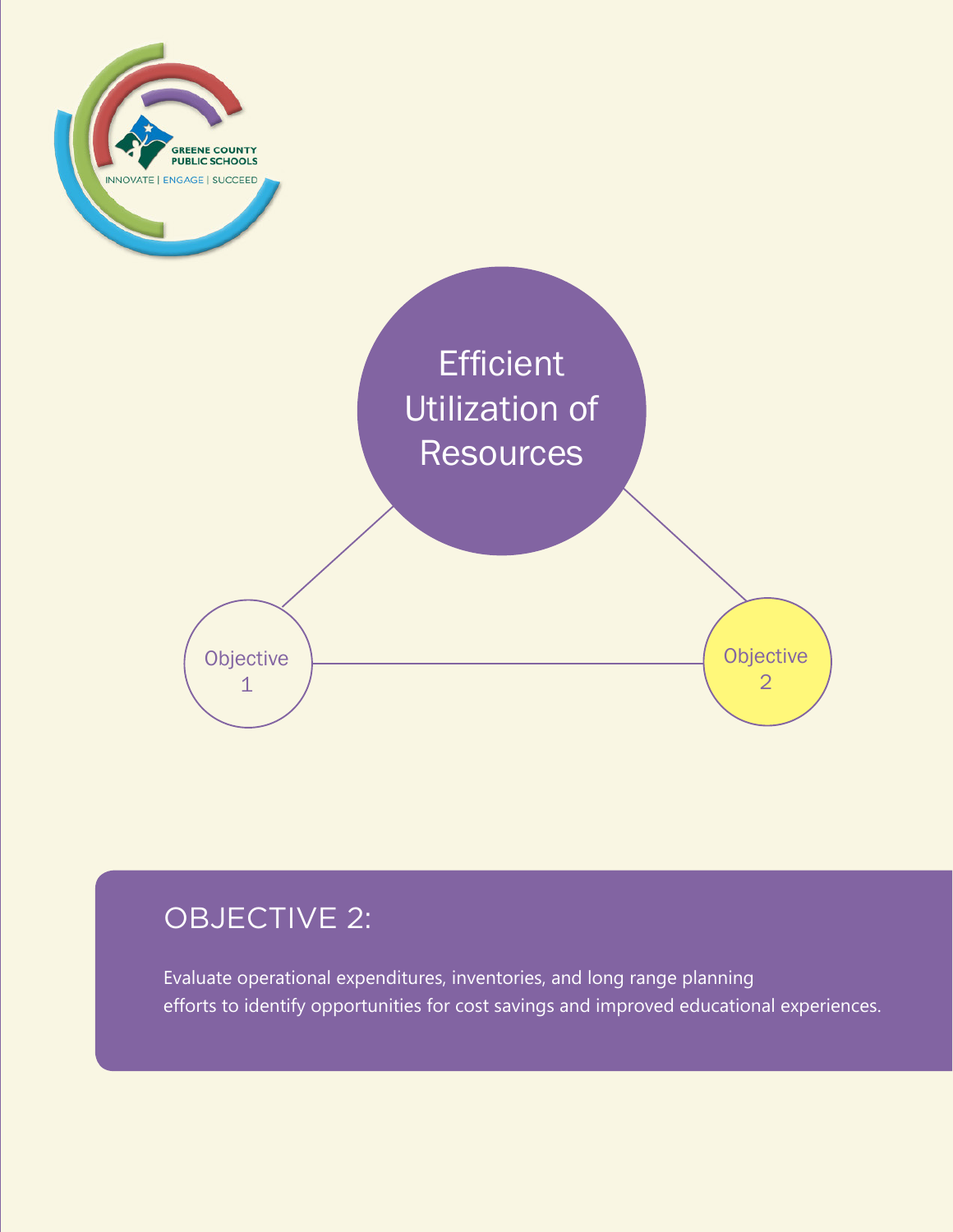



- 1. Establish and utilize a framework that allows for collaborative procurement of goods, materials, and supplies.
- 2. Investigate options for central storage of equipment and supplies in order to foster consistency in capturing and monitoring inventory.
- 3. Conduct and evaluate an internal audit of time utilization in respect to job responsibilities.
- 4. Conduct a comprehensive expenditure audit to determine areas of resource duplication and/or inefficient processes.
- 5. Ensure that future plans for facility upgrades emphasize efficient utilization of space, energy, and resources.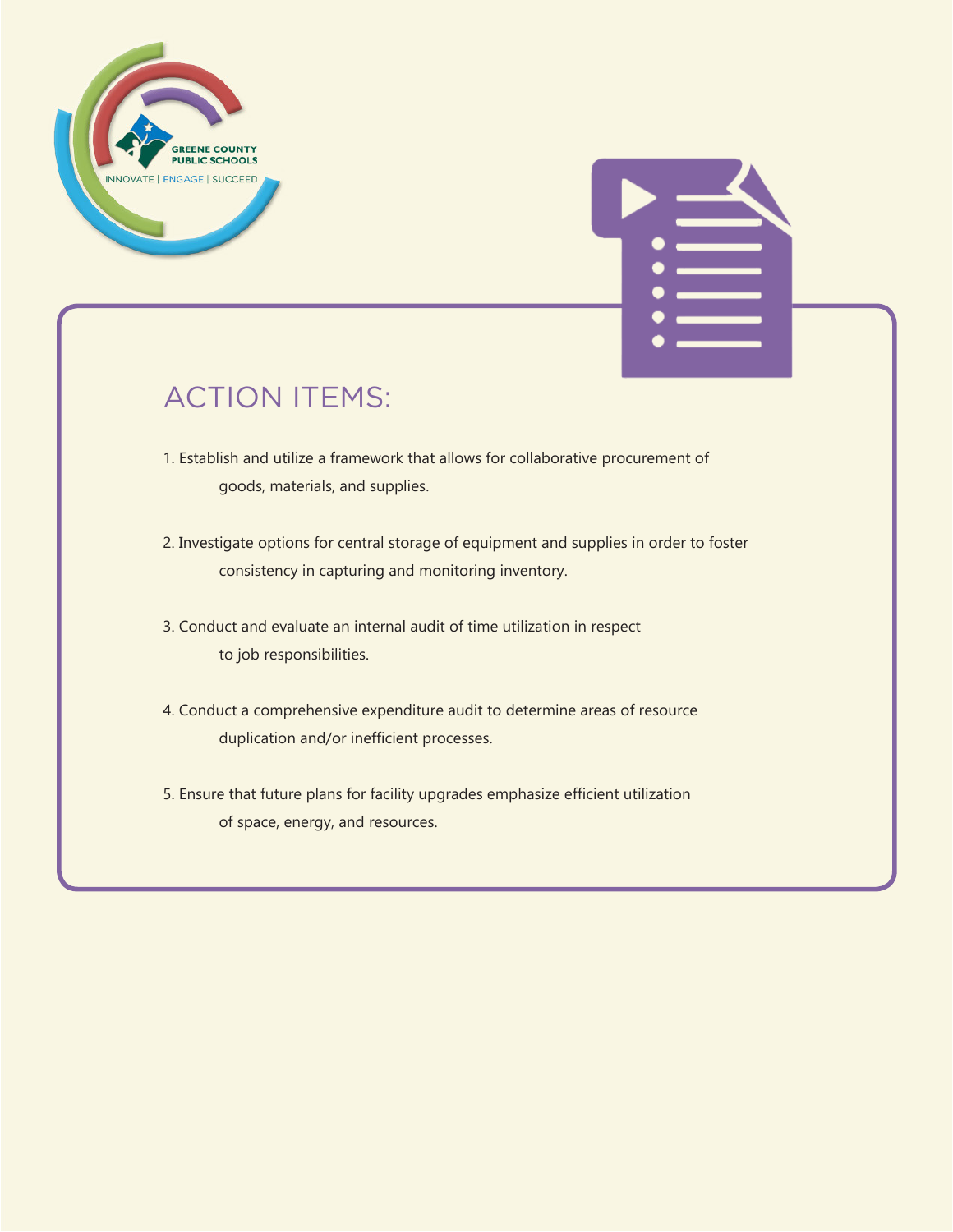

## CORE VALUE: COLLABORATION AND COMMUNICATION WITH ALL STAKEHOLDERS

We believe that it is our responsibility to foster positive relationships with all stakeholders in order to ensure that we meet the needs of every student in our community.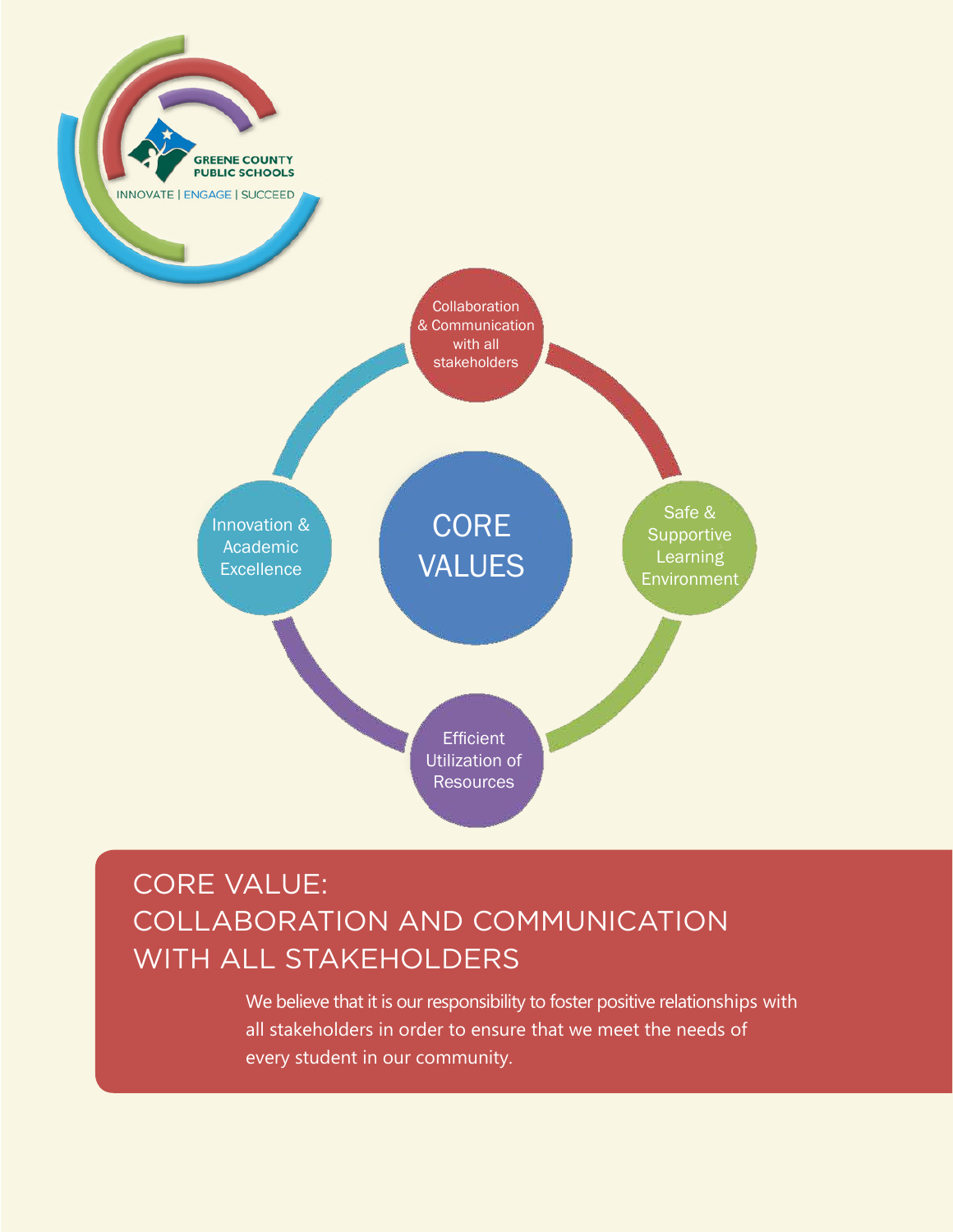



#### OBJECTIVE 1:

Effectively facilitate programs to ensure all students and families are academically, emotionally, and socially successful members of our community.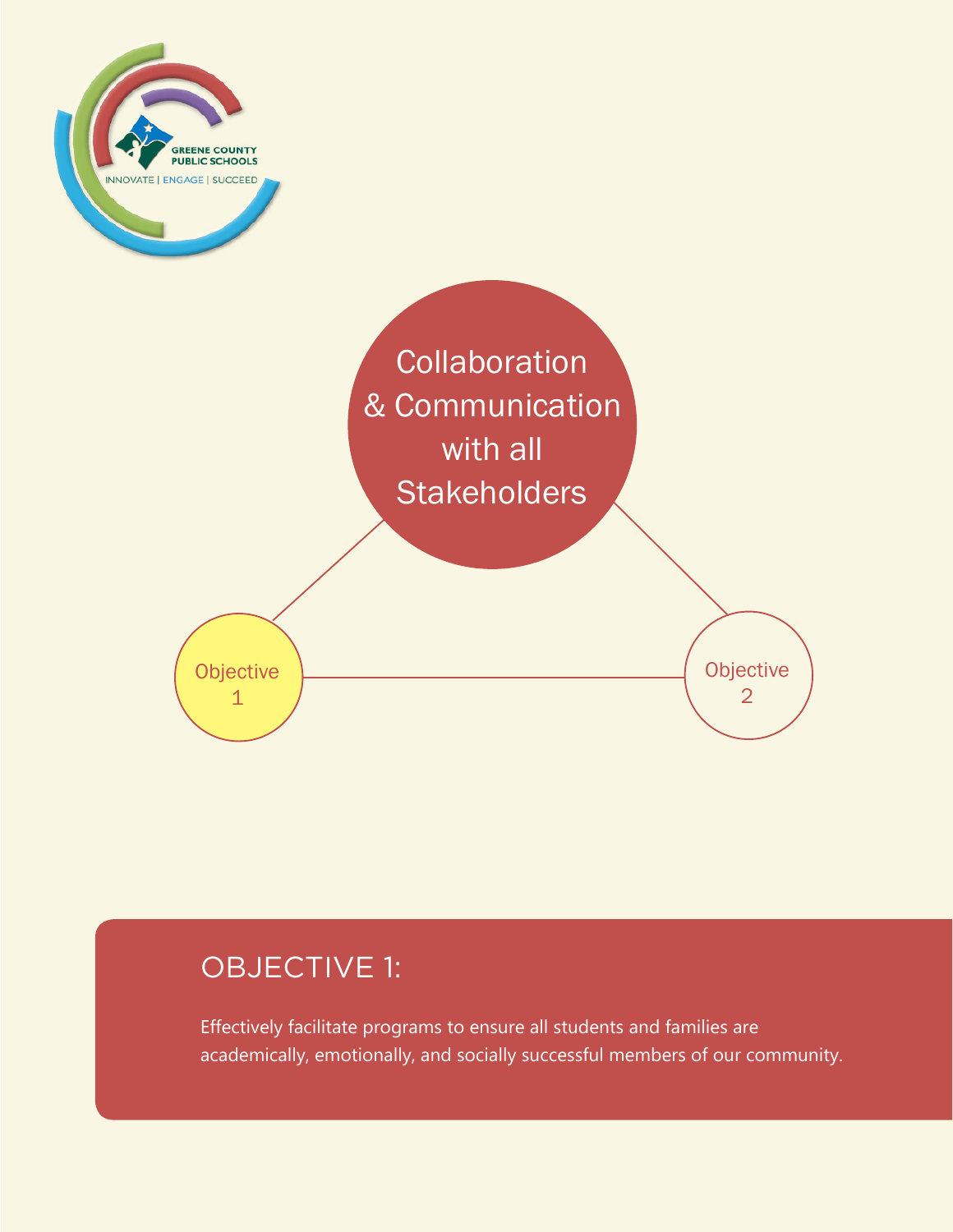



- 1. Establish and effectively utilize parent liaisons for schools and division-wide programs.
- 2. Partner with external community agencies to provide families and students the skills to navigate resources, school based programs, and supports.
- 3. Expand opportunities for students and families to receive services for before and after school care.
- 4. Ensure that education and programs are offered that focus on cultural competence and atmospheres of mutual respect.
- 5. Establish a service based learning program where students leverage their talents and abilities to build a greater sense of community.
- 6. Focus on programs and procedures to promote volunteerism and parental engagement.
- 7. Provide opportunities for students to experience learning outside of the classroom through civic engagement, citizenship, and community service activities.
- 8. Provide opportunities for parents to develop skills to enhance their abilities to partner with the school division in educating their child.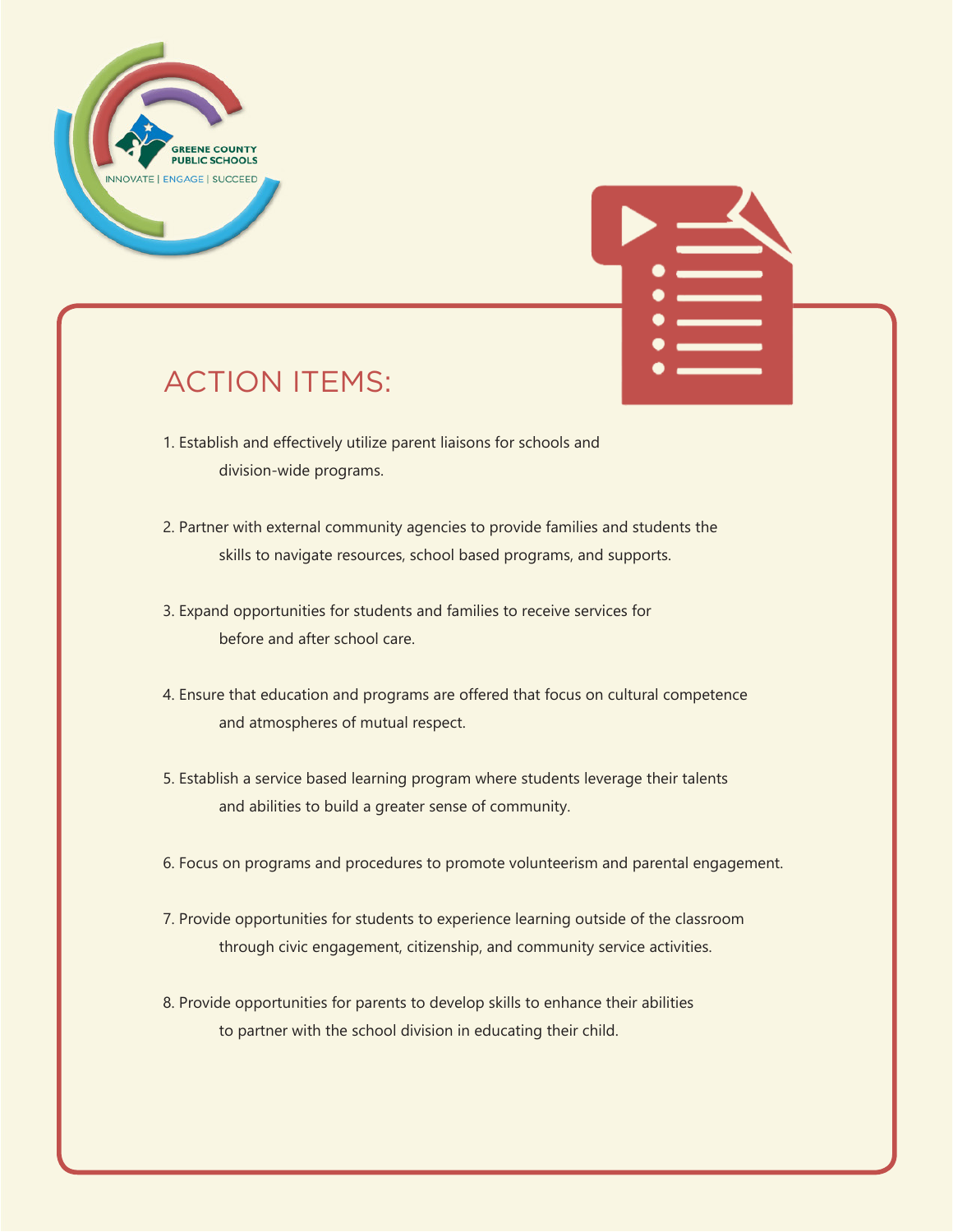

## OBJECTIVE 2:

Implement a highly effective process of internal and external communication that ensures all stakeholders are engaged in our educational community.